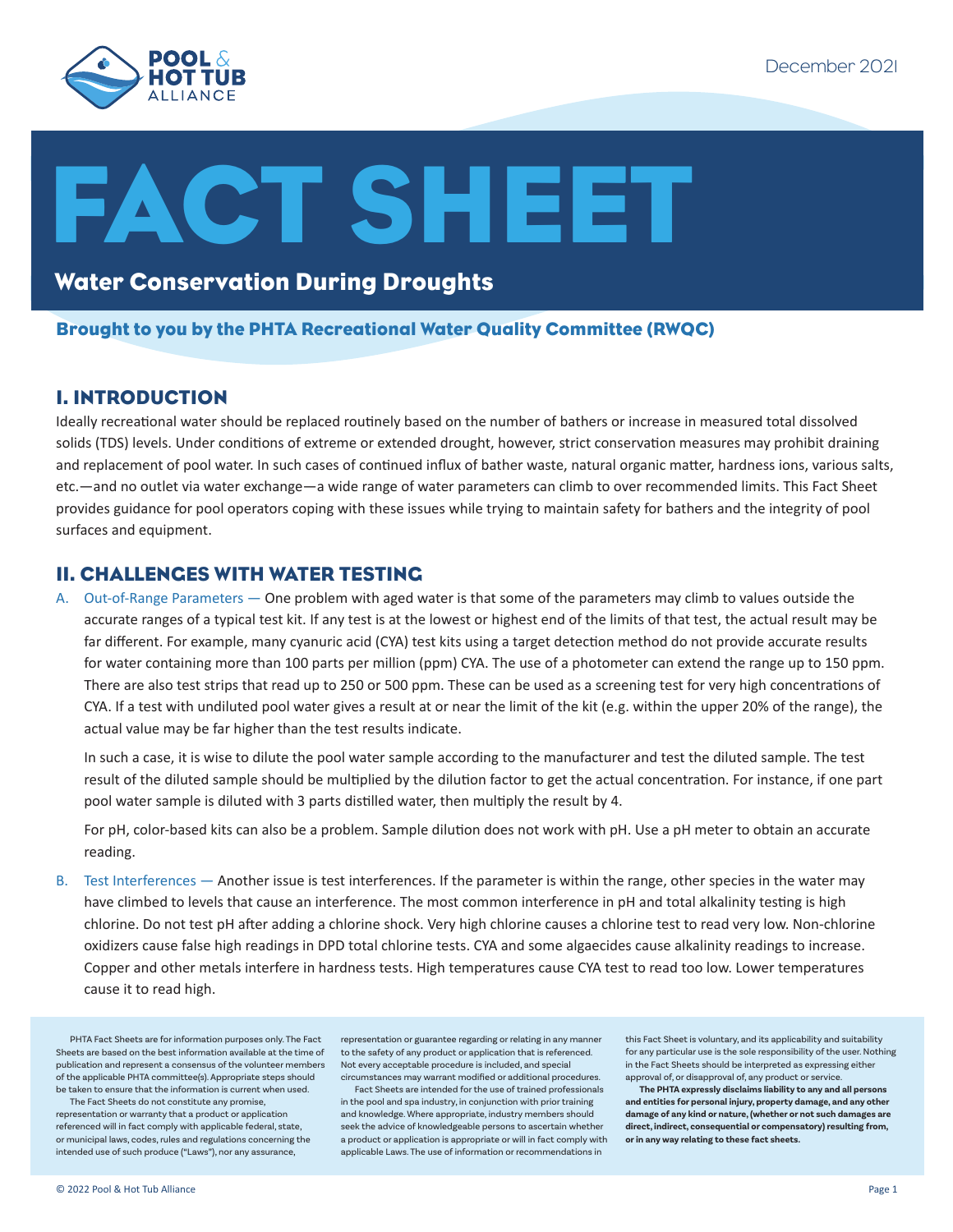### III. KEY WATER BALANCE PARAMETERS: CALCIUM HARDNESS, AKLALINITY AND pH

A. Calcium Hardness — According to the ANSI/APSP-11 Standard, a calcium hardness range of 150 to 1,000 ppm is considered acceptable for pools. Under conditions of extended drought, calcium levels may drift higher. The pH and alkalinity can be reduced to offset the impact of the high hardness. Care should be taken to ensure that the alkalinity and pH do not go lower than recommended. This could lead to possible corrosion and scale issues. Hot surfaces in heaters or heat exchangers are likely places to anticipate problems. Water lines are another location where scale could form.

Calcium hardness is reduced by draining and replacing an appropriate amount of water to lower hardness. Replenishment of water after filter backwashing may be sufficient, but under severe restrictions regular filter maintenance may not be allowed. The water may self-correct by depositing scale until balance is restored. To prevent increased calcium in the water, calcium hypochlorite is not recommended. Dichlor, trichlor, and sodium hypochlorite do not contain calcium and can be used rather than calcium hypochlorite. The byproduct of calcium hypochlorite is calcium. Depending on the strength of the calcium hypochlorite, it may add 0.8 ppm for every 1 ppm Free Available Chlorine (FAC) added in 10,000 gallons. Dichlor, trichlor or sodium hypochlorite may be preferred sanitizers to prevent increased calcium.

- B. Alkalinity Alkalinity can be reduced by addition of acid. Keeping alkalinity at the low end of the acceptable range (60 to 180 ppm) can compensate for the gradual accumulation of calcium hardness in water balance (see Section D). Keeping bicarbonate alkalinity low has the fringe benefit of slowing pH increase from normal carbon dioxide loss to the atmosphere.
- C. pH The loss of carbon dioxide to the atmosphere causes the pH of water to rise unless acid is added to the pool. Addition of most acids will result in a gradual increase in TDS, resulting in increased corrosivity of the water. An acceptable pH range is 7.2 to 7.8.
- D. Water Balance Calculation Balancing the pool water using the Langelier Saturation Index (LSI) is especially critical for drought conditions.

To compensate for high TDS levels, test for and use the revised TDS correction factors recommended by PHTA for the LSI calculation. Water balance calculations are only as good as the data used. Alkalinity is one of the three most critical factors in determining LSI. Low alkalinity with moderate to high CYA concentrations may be a significant fraction of the alkalinity test result. Any errors in measuring either the total alkalinity or the CYA will significantly impact LSI calculations. Testing errors or interferences will compromise the water balance calculation.

## IV. DISINFECTION BY-PRODUCTS, TOTAL DISSOLVED SOLIDS, AND TOTAL SUSPENDED SOLIDS

- A. Disinfection By-Products Chlorine and bromine disinfectants react with microorganisms and other substances in the water to form disinfection by-products (DBP). DBPs are categorized into three major classes: inorganic by-products, organic oxidation by-products, and halogenated organic by-products. While thousands of DBPs are known, many have not been fully identified. Common DBPs include trihalomethanes (THMs), haloacetic acids (HAAs), chlorates and bromates. Many factors, including type of organic matter, the type and concentration of oxidizing disinfectant, the presence of other inorganic ions, temperature, and pH affect the composition of DBPs. Elevated concentrations of halogenated DBPs have been associated with increased health risks. It is important to prevent their accumulation.
- B. Total Dissolved Solids and Total Suspended Solids (TSS) TDS is the sum of dissolved organic carbon and dissolved inorganic salts. TSS are insoluble organic and inorganic matter suspended in the pool water. Disinfectants react with both TDS and TSS creating disinfection by-products. Elevated levels of TDS adversely impact bather safety by increased concentrations of DBPs. Degradation of equipment can occur due to the likelihood of galvanic corrosion. Elevated levels of TSS impacts bather safety by increased water cloudiness (turbidity) preventing visualization of bathers.

TDS is most commonly measured by use of a conductivity meter. Calibrated meters read direct TDS, using assumed proportionality between TDS and conductivity.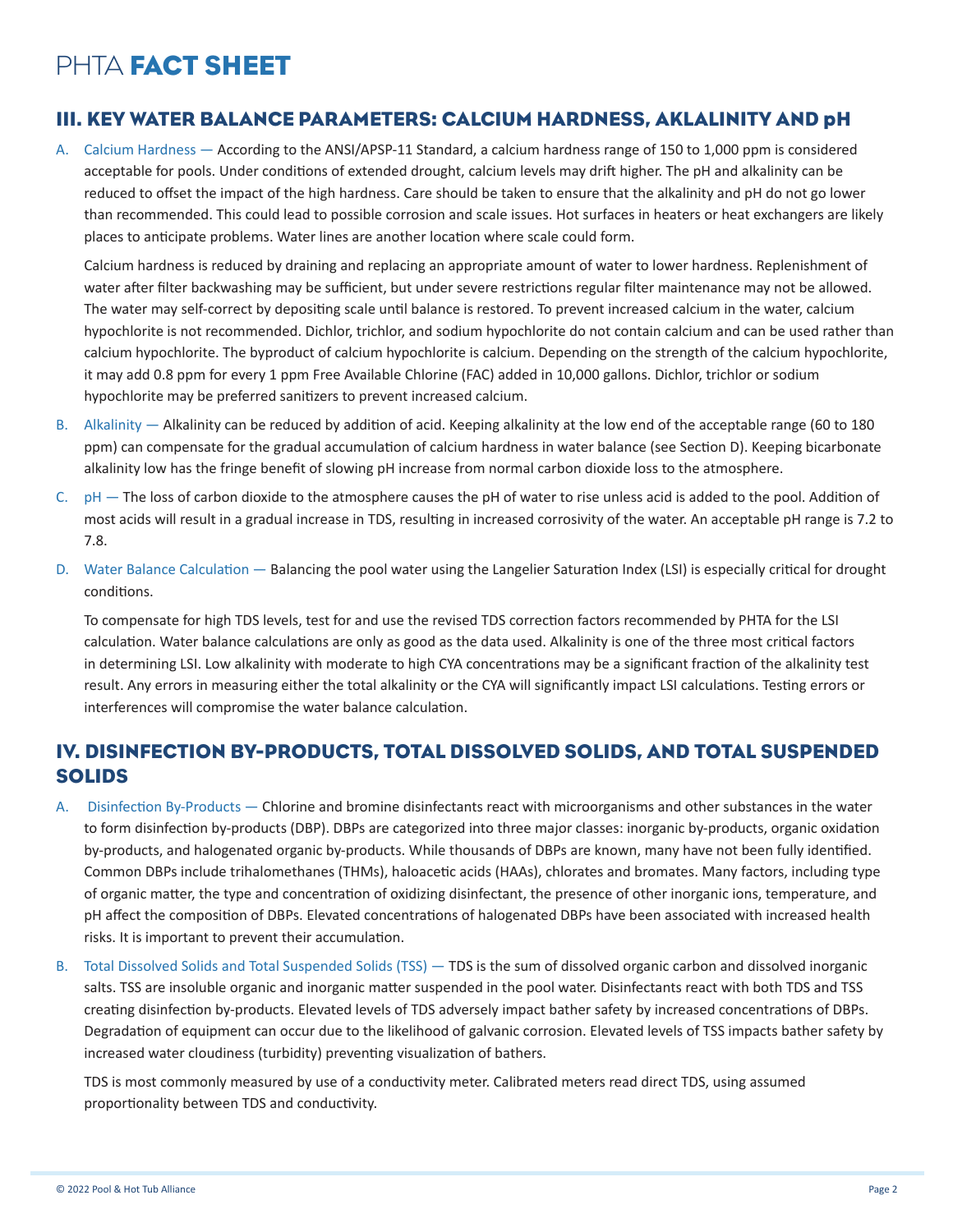In drought-stricken areas, the 1,500 ppm TDS increase limit may be questioned during drought restrictions. Pool water may remain safe for swimming even if the TDS exceeds recommended limits. Pool operators should remain aware of large increases in TDS. This may mean the water has been over-used without normal replacement. Under such circumstances, other indicators of water quality should be monitored: odor, irritation to eyes, discoloration, etc. Increased concentrations of residual combined chlorine are a practical indicator of recreational water quality. In this context, nuisance residual combined chlorine is not eliminated by breakpoint chlorination or oxidation. Combined chlorine levels that cannot be reduced below 0.4 ppm, along with irritable chloramine odors are clear indicators that water quality has degraded. There is no indicator for brominated recreational water. Bromamines dissociate too readily to be measured by common testing methods. One can slow the build-up of TDS by using calcium hypochlorite, dichlor or trichlor. Sodium hypochlorite contributes a greater amount of TDS to the pool in the form of sodium chloride. Operators should be aware of the contribution to TDS from the sanitizers they choose.

#### V. CYANURIC ACID (CHLORINE STABILIZER)

Cyanuric acid stabilizes chlorine in the presence of sunlight. The APSP-11 Standard sets a maximum limit of 100 ppm cyanuric acid in the water (ideal range between 30-50 ppm). High concentrations of cyanuric acid contribute to alkalinity and must be corrected for when performing water balance calculations. High cyanuric acid concentrations should be reduced by draining and replacing water.

To prevent increased cyanuric acid in the water, sodium hypochlorite or calcium hypochlorite can be used, rather than chlorinated isocyanurates such as trichlor (trichloro-s-triazinetrione) or dichlor (sodium dichloro-s-triazinetrione). Trichlor adds 0.6 ppm of cyanuric acid per ppm of chlorine and dichlor adds 0.9 ppm per ppm of chlorine.

| <b>Sanitizer system</b> | <b>Byproduct</b> | <b>Impact on water</b><br><b>balance</b> | Impact on pH | <b>Remediation methods</b>            |
|-------------------------|------------------|------------------------------------------|--------------|---------------------------------------|
| Sodium                  | TDS              | Raises TDS                               | Increases    |                                       |
| hypochlorite            |                  |                                          |              | Periodic water replacement or nano-   |
| Calcium                 | Calcium          | Raises hardness                          | Increases    | filtration to remove byproduct.       |
| hypochlorite            |                  |                                          |              | Frequency of remediation depends      |
| Trichlor                | <b>CYA</b>       | Raises CYA                               | Decreases    | on the local water conditions and the |
| <b>Dichlor</b>          | <b>CYA</b>       | Raises CYA                               | Negligible   | sanitizer used.                       |
| Salt                    | <b>TDS</b>       | Raises TDS                               | Increases    |                                       |
| Biguanide               | None             | Negligible                               | Negligible   | Normally not required                 |

#### VI. SUMMARY OF SANITIZER SYSTEMS IMPACT ON WATER BALANCE PARAMETERS

## VII. APPLICATION

If you are unable to replace water in a pool, the following options may be considered.

A. Membrane Filtration — Membranes remove inorganic compounds, organic compounds, and particulate matter by creating a barrier through which water is preferentially passed. While both reverse osmosis (RO) and nanofiltration (NF) membranes are able to filter out both DBP precursors and DBPs, the increased flow rates and decreased pressures associated with NF membranes make them more economical than RO. Hollow Fiber membrane filters are the most commonly used. These filters can reject particles, not by physical size, but instead by molecular weight. The greatest limitation of membrane technology is fouling of the membrane and loss of efficiency from the binding of microorganisms, colloidal or particulate matter, dissolved organic and slightly soluble inorganic compounds. Prefiltering solves this problem and is used to remove these contaminates. Because particulates and colloids are major foulants, membrane feed waters with turbidities less than 1 NTU are recommended. It is important to note that RO and NF are less than 100% efficient. With common RO systems, 20–25% of the treated water is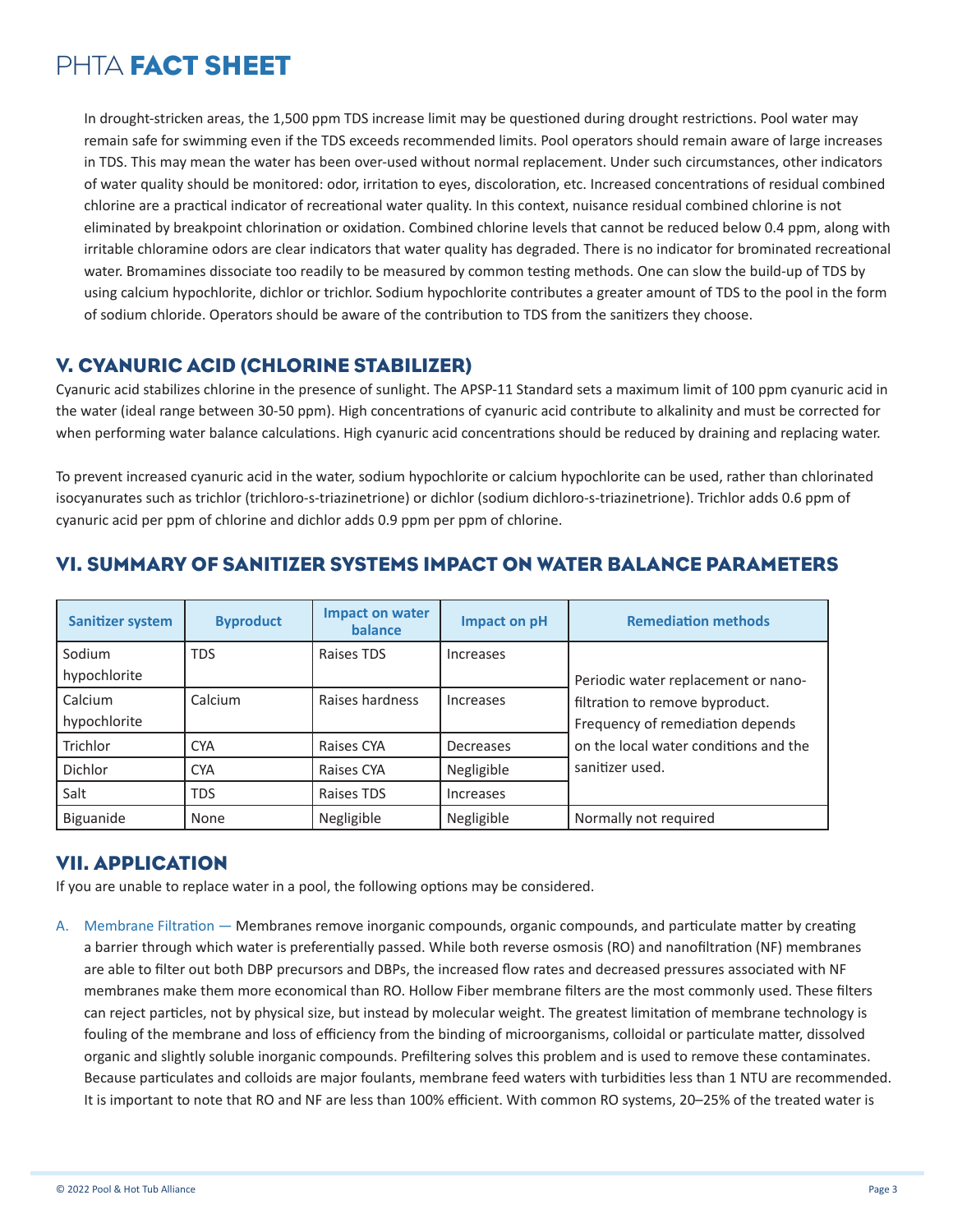lost as a "retentate", in which impurities are concentrated. This water would need to be discharged, with possible legal hurdles. Also, a comparable amount of makeup water would have to be added to the pool.

Studies show NF membranes remove 66% to 97% of trihalomethane, haloacetic acid, and other DBP precursors from prechlorinated water. There are fewer reports evaluating the performance of RO or NF technology with chlorinated pool water. One membrane system was evaluated that required chlorine levels not exceed 1.0 ppm; reduced calcium, sodium, chloride, sulfates, carbonates, heavy metals, cyanuric acid; and dissolved organic compounds. Salinity and calcium levels were reduced by 1000 and 500 ppm, respectively, in a 20,000 gallon pool after two days. Water loss was approximately 15% (3,000 gallons). In a second study, a lab-scale system attached to a sand filter for several weeks, with a chlorine-tolerant membrane, removed 70% to 80% dissolved organic carbon and absorbable organic halogens from pool water with slightly higher chlorine levels.

Many DBPs are so small they may not be removed by membrane filtration. Also, free chlorine attacks the membrane material and failure rapidly occurs for chlorine-sensitive thin-film membranes.

B. Coagulation — Coagulation may help the control of TSS. Use of common coagulants like alum and cationic polyelectrolytes (polyamines) adds to TDS. Efficacy is pH dependent.

Coagulants are typically applied in three ways:

- Added directly to the pool water and removed by the filter.
- Added directly to the pool water, settled to the bottom and vacuumed.
- Added upstream of the filter as a filter aid.

No reported studies show effective coagulation reduction of TDS in chlorinated or brominated pool water.

- C. Reducing DBP Precursors by Limiting Contamination The best approach to minimize DBP formation is proactive reduction of DPB precursors. Controlling the entrance of natural and cosmetic organic materials in pool water should be incorporated. Bathers should shower immediately before entry into the water to remove suntan lotions, perspiration, body oils, and other organic contaminants. Especially for small children, bathroom breaks should be encouraged and urination in the pool should be discouraged. Leaves, grass, seeds, and other natural vegetation should be controlled by using screen rooms or temporary pool covers. Run-off from lawns and plant beds should be avoided.
- D. Reduction of TDS by Reduced Chemical Usage TDS increases with every addition of pool chemicals. TDS levels can be managed by the appropriate and conservative use of additional chemicals. Excessive amounts of acid, base, and disinfectant should be avoided. Water soluble clarifiers and flocculants should be used only when better filtration methods are not available. Copper and silver are effective against algae and bacteria; however, their use increases TDS. A monthly 10 ppm dose of sequestering agent adds dissolved organic carbon and disinfection by-product precursors to the water. This increases TDS by 120 ppm annually. If metal ionizer systems or metal-based algaecides are used, insoluble metal adsorption polymers added to the skimmer could be better at preventing metal staining.
- E. Pool Cover Pool covers reduce the evaporative loss of pool water. However, they hinder the removal of volatile disinfection byproducts. The buildup of combined chlorine and other disinfection byproducts tends to be more severe and noticeable at indoor pools and spas than at outdoor venues. Indoor pool water was observed to be about five times as toxic as outdoor pool water in one study. Well-designed ventilation systems that sweep volatile DBPs from the surface of the water and vent them to the outdoors can be critical to maintaining air and water quality at indoor pools. By limiting air exchange with the water, solid pool covers increase the accumulation of disinfection byproducts.

Although not always practical for all pool applications, the addition of a pool cover conserves water by reducing the amount of make-up water needed by up to 50%. Additional benefits include reduction in pool chemical consumption by up to 60%, and up to 70% savings on heating costs.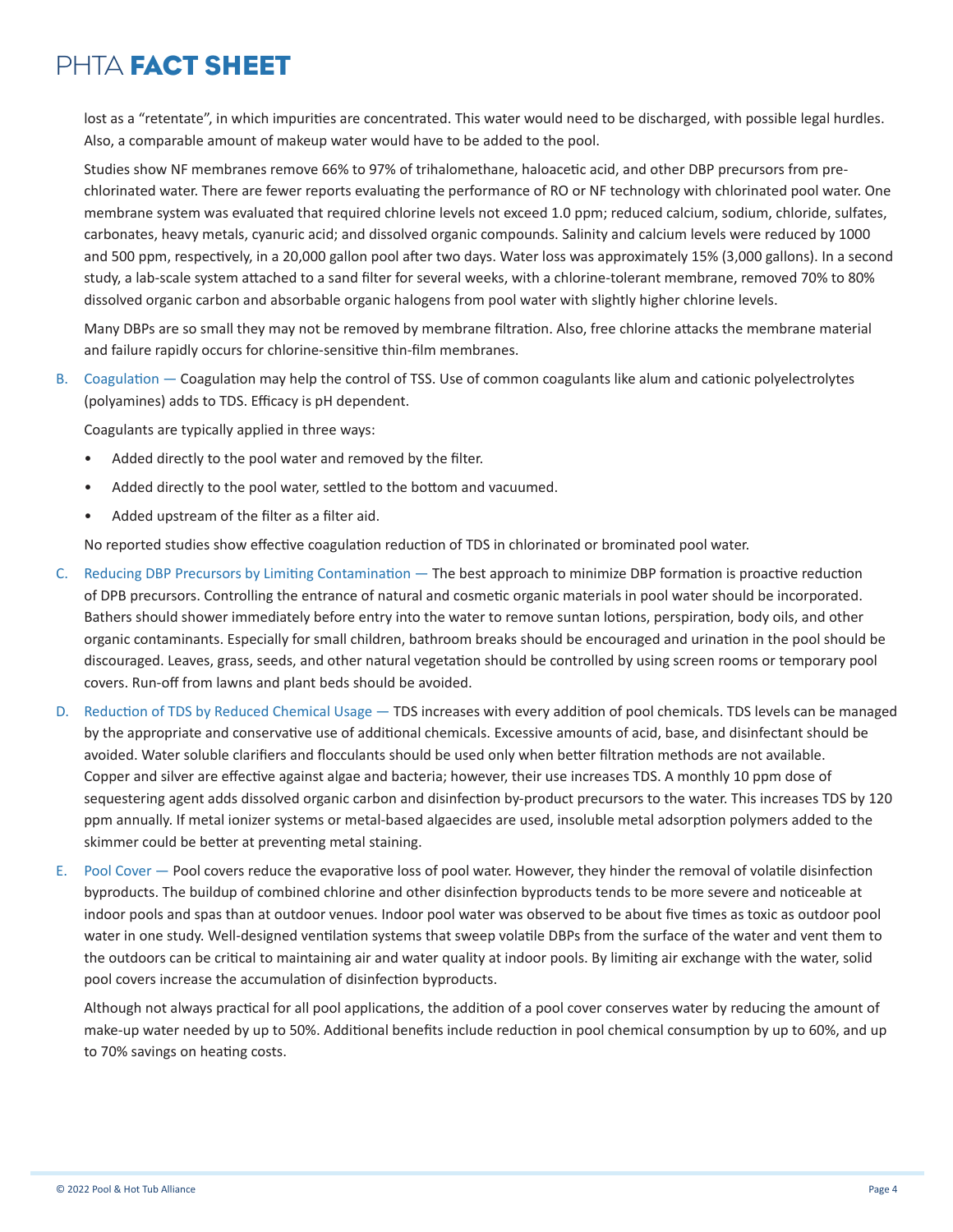### VIII. PRECAUTIONS

Prohibition of normal water replacement in pools due to drought restrictions affects water quality in several ways:

- Filter backwash restrictions lead to increased filter pressure and decreased circulation. Reduced circulation leads to slower distribution of chemicals.
- Reduced sanitizer efficiency leads to an increase in potential recreational water illnesses (RWIs).
- Reduced oxidation, cloudy water, and algae lead to unsafe conditions for swimmers.
- Increased risk of microbial infestation and algae from accumulation of nutrient contamination.
- Irritating and toxic water from the accumulation of DBPs.

The net effect of poor water quality is the need to drain and dilute some or all of the pool.

Compared to other common water uses, the minimal water usage for normal pool maintenance is not extravagant. The value of aquatic recreation and maintaining healthy water are both very important. Therefore, regular filter backwashing and contaminant controlled are well warranted. There are alternate opportunities for saving water, including installation of high efficiency toilets, shower heads and washing machines; eliminating water for grass and gardens by changing to self-sustaining climate-appropriate landscaping; and reducing evaporative waste of water for crops by more efficient irrigation methods. PHTA and its affiliates have worked with various state and local chapters to educate government officials on the value of recreational water and the relative efficiency of this water use, and the importance of maintaining good water quality in recreational water.Working with such organizations to inform and influence regulators is preferable to accepting ill-advised sacrifices in water quality and safety.

#### IX. CONCLUSION

Use and maintenance of swimming pools without adequate water exchange results in increased concentrations of DBPs, TDS and TSS. The efficient way to reduce the concentration of TDS is to drain and dilute some or all of the water. Due to drought restrictions this option may not be available. Membrane-based filtration methods may lower DPBs, TDS and TSS, but chlorine and high TSS reduce the efficiency of these methods, and some wastewater is still produced and must be discarded. While coagulation methods reduce TSS, they have not been effective in reducing DBPs and TDS in chlorinated pool water. The increase in DBPs, TDS, and TSS can be minimized by reducing the entry of contaminants and the moderate and appropriate use of pool chemicals.

#### X. REFERENCES

- 1. Flaccus, Gillian, "Swimming pool industry touts itself as water-neutral option in California's 4-year drought", *U.S. News & World Report,* © 2015 Associated Press, June 1, 2015. http://www.usnews.com/news/us/articles/2015/06/01/pool-industry-toutswater-savings-in-california-drought
- 2. See for example: "Water Balance for Pools & Spas", Taylor Technologies, Inc., 2014, page 2 (of 4); "Intermediate Water Chemistry & Testing Notes", Taylor Technologies, Inc., 2013, page 4 (of 4); "Advanced Water Testing & Chemistry", Taylor Technologies, Inc., 2015, page 3 (of 4); and "Hot Water Chemistry & Testing Notes", Taylor Technologies, Inc., 2013, pages 3 & 4 (of 4).
- 3. Wojtowicz, John A., "A Revised and Updated Saturation Index Equation", *Journal of the Swimming Pool and Spa Industry*, **3** (1), 28–34 (1998), http://jspsi.poolhelp.com/ARTICLES/JSPSI\_V3N1\_pp28-34.pdf
- 4. ANSI/APSP-11 *American National Standard for Water Quality in Public Pools and Spas*, Appendix A7.5—Langelier Saturation Index, Pool and Hot Tub Alliance, Alexandria, VA, 2009.
- 5. PHTA Recreational Water Quality Committee, "Total Dissolved Solids" Fact Sheet, Pool and Hot Tub Alliance, Alexandria, VA, 2015. https://www.phta.org/pub/?id=092C3EE5-1866-DAAC-99FB-288D50B8AB47